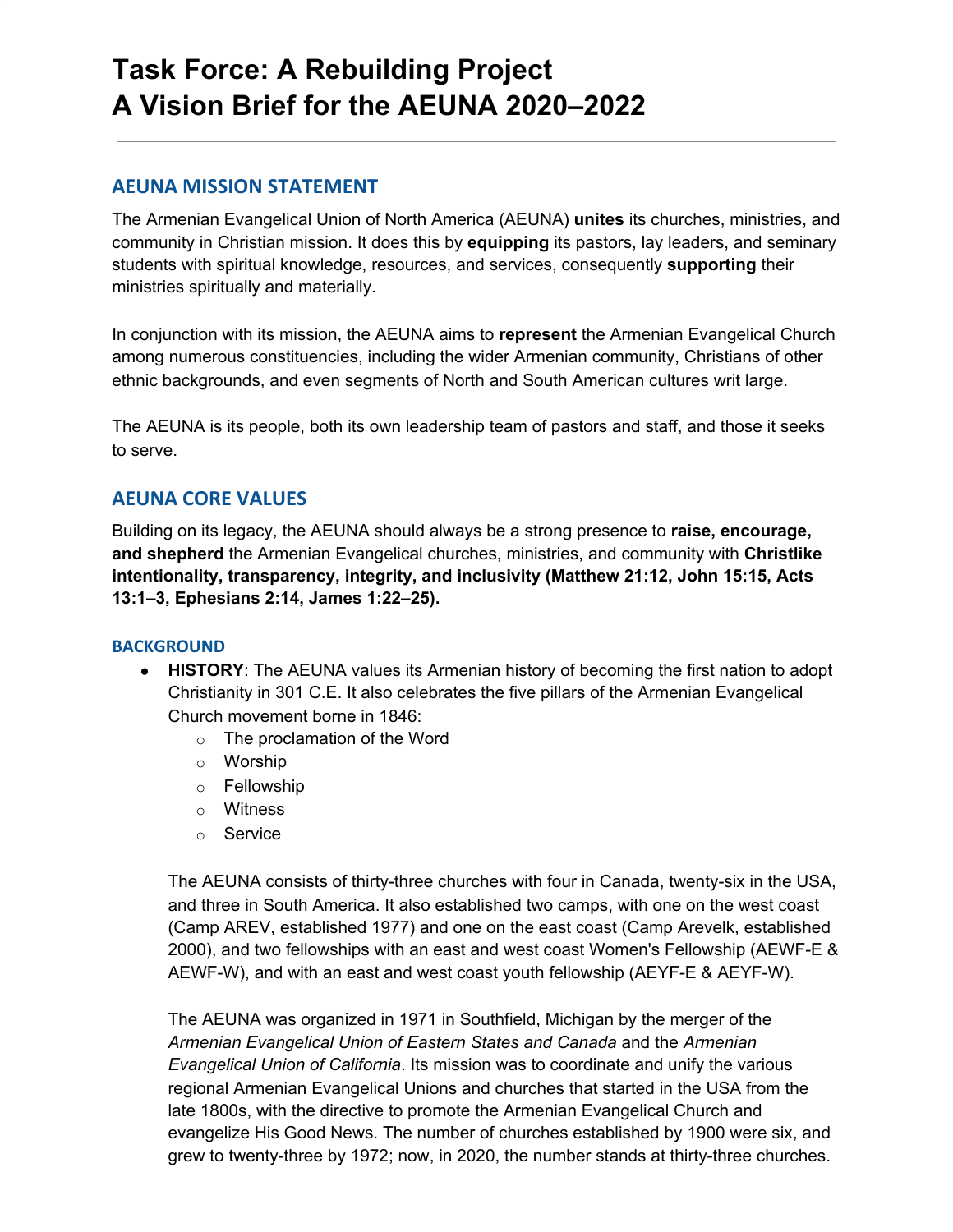- **STRUCTURE:** Currently thousands of people participate in the AEUNA churches, camps, and fellowships, which are governed and managed by a paid staff as the AEUNA Office:
	- o Minister to the Union (MTTU)
	- o Office Administrator (Executive Assistant to the MTTU)
	- o Communications Director (as consultant)
	- o Camp AREV Director and Operations Manager
	- o Camp Arevelk Director (seasonal staff part-time)
	- $\circ$  Minister to the Youth Eastern Region

The AEUNA Office is supported by a set of volunteers alongside the AEUNA Board of Directors (AEUNA BOD):

- o Nine committees: Executive, Stewardship, Ministry, Evangelism, Personnel, Armenian Heritage, Publications, Joint Home Missions Committee (JHMC), and Committee on Youth
- $\circ$  Two fellowships: (AEWF-E & AEWF-W and AEYF-E & AEYF-W)
- o Moderator
- o Vice-Moderator
- o Clerk
- o Treasurer
- o National Representative to the Youth
- o Camp Arevelk staff
- o Camp AREV committee
- $\circ$  Recognized organizations—including but not limited to the AMAA, AMAC, ATSA, SPA, AESC, AEWC––participate in events and meetings with one delegate from each organization having a voting seat on the AEUNA BOD.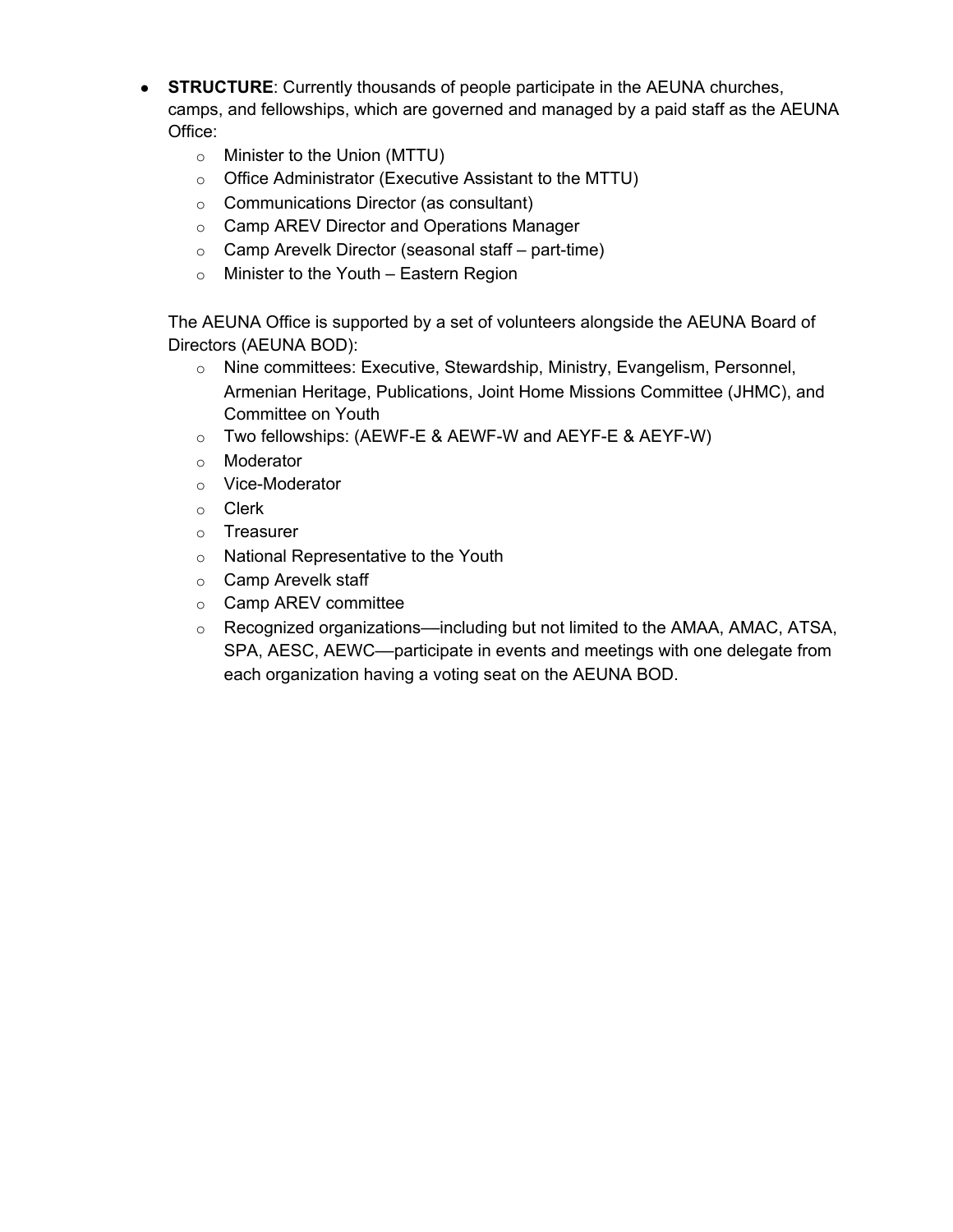## **THE CALL FOR A CRITICAL MOMENT OF SELF-ASSESSMENT**

As the Armenian Evangelical Church grew and evolved through the ages of the diaspora, its community's needs changed, and churches began to dissipate from the AEUNA. At earlier moments, the AEUNA stepped forward to offer effective support. Today, because of the slow but continual decline in the presence and participation of churches and congregants, especially with the younger generations, a new response is needed.

As a first measure, the AEUNA BOD conducted what is known as a SWOT analysis at its September 2019 meeting, reviewing *strengths*, *weaknesses*, *opportunities*, and *threats* of the AEUNA mission. At this meeting, many issues threatening the life of the AEUNA became clear.

#### ● **WHAT EMERGED FROM THE ASSESSMENT**:

- o Six areas of concern were highlighted:
	- **Worship** (apathy for churches to participate within the AEUNA
		- community, empty pulpits, high leadership turnover, organizational differences in church structure, contention over worship styles, gap from youth camps to youth presence in our churches, perceived relevance, etc.)
	- **Culture and History** (drift from historical mission, language differences, immigration)
	- **Marketing** (lack of unified strategy, high leadership turnover, lack of a well-articulated and compelling story)
	- **Communication** (individual churches are siloed rather than networked, lack of pastoral unity or knowledge of community happenings, poor communication throughout the community, generational gaps)
	- **Technology** (varying degrees of awareness and usage)
	- **Financial** (lack of funds to support its mission; lack of donors and sponsors, and the inability to attract them)

## **THE AEUNA CHALLENGE QUESTION:**

*How can the AEUNA ensure the sustainability of its culturally particular traditions of worship as it moves into the twenty-first century?*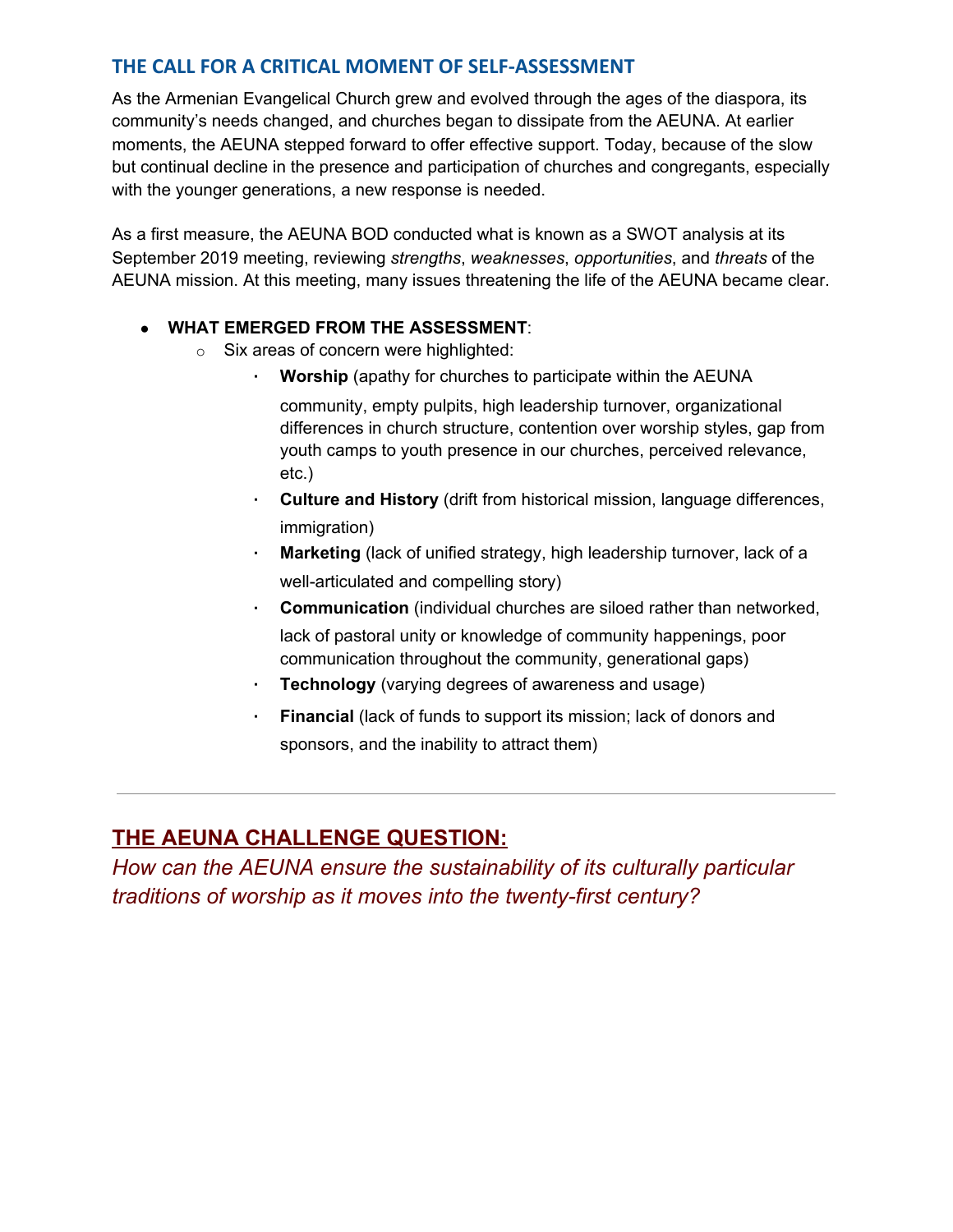## **PROJECT PROPOSAL**

A Task Force, empowered by the AEUNA BOD, will use a 'congregant centric' approach<sup>1</sup> in an environment designed to motivate discoveries and opportunities to investigate and explore viable solutions that **rebuild the AEUNA into a stronger and more relevant Christian mission, for its churches, ministries, and community.**

## **NEXT STEPS:**

To further the first measure made in the September 2019 BOD SWOT analysis, a thorough assessment of the greater Armenian Evangelical community is needed. Such work will allow us to uncover the problems, challenges, and obstacles hindering the effectiveness of the AEUNA.

To complete an assessment of this size, a Task Force is needed to facilitate a strategy and be accountable for the results.

## **TASK FORCE AND ITS AUDIENCE**

**The Task Force** is a group of passionate and experienced professionals grown within the AEUNA community whose skill sets are directly responsive to the six areas of concern that arose from the BOD's self-assessment. The members of the Task Force have diverse gifts in the six disciplines of **worship**; **culture and history**; **marketing**; **communication**; **technology**; and **finance**. It is crucial to note that this team is authorized by the BOD and supported by an advisory group with deep institutional knowledge of the AEUNA.

#### **The Task Force**:

**Worship**: Rev. Jeremy Tovmassian, Rev. Razmig Minassian, Dr. Heather Ohaneson **Culture & History**: Rev. Berdj Djambazian, Rev. Ron Tovmassian **Marketing**: Talin Avakian Borekjian **Communication**: Jennifer Telfeyan-LaRoe **Finance**: Candice Nahigian, Nicholas Aynilian Jr. **Technology**: Norayr Orchanian, Arie Orchanian

#### **Advisory Group**

The Moderator, MTTU, Souzi Baghdikian, Rev. Dr. Haig and Nancy Kherlopian, Nora Wilson, Elise Kalfayan, Pastor Joe and Lena Garabedian, Bruce and Christine Momjian, Zaven Khanjian, Alina Balabanian, Rev. Hendrik Shanazarian, Rev. Georges Dabbo, Magda Poulos, Christine Kutlu, Tenny Nigoghossian, Lena Minassian, Pastor David Azizian, Pastor Harut Khachatryan.

 $1$  We have adapted the term "congregant-centric" from the commercial world. The definition of this term is the following: Engaging the people, in the pews alongside our pastors and ministry leaders, in a process to learn and identify how the AEUNA can best support our church and outreach leaders in ministering to them.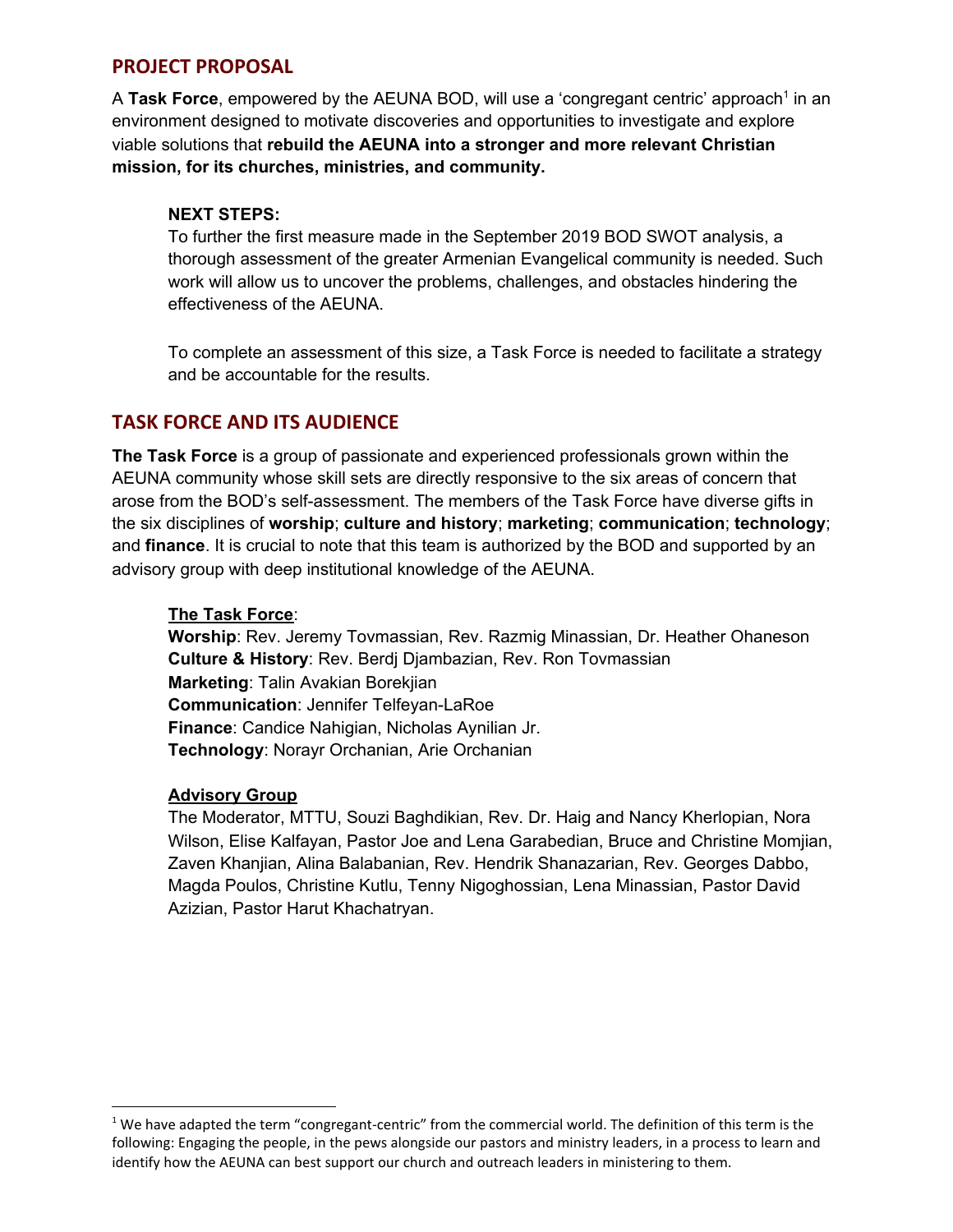**The audience** is the AEUNA itself. The Task Force will work with the constituencies of the Union with a focus on their needs, pains, and gains. Doing so advances the goal of rebuilding and strengthening the Union and its churches so that they will be sustainable in the twenty-first century.

To respond to their needs, the Task Force will visit with, build trusting relationships with, and interview these groups in segments:

- AEUNA leadership and staff
- Current Armenian Evangelical pastors, church congregants, and lay leaders
- AEUNA ministry arms
- Youth and young professionals––our future!
- Past members, pastors, and seminary students
- Prospective members, including non-churchgoing Armenians and the friends, acquaintances, and family members of our current congregants
- Invested parties: the AEUNA committees, affiliates, recognized organizations, BOD (We understand that there may be overlap between these categories.)

## **THE STRATEGY – SUMMARY**

The Task Force will undertake a three-step process: 1. **Discovery** of challenges and opportunities; 2. **Ideation** of solutions; and 3. **Implementation** of the solutions.

● Each aspect of the three-step process has objectives, key actions, financial requirements, and deliverables (the output).

#### **o PHASE 1 – DISCOVERY:**

- **The objectives** of the discovery phase are to listen to the community, gain as much information as possible from the community, and build relationships among people.
- **Key actions:** Church visits and interviews with the AEUNA community. Additional work will be to review the AEUNA operations, financials, bylaws, and policies.
- **Financial requirements** will be mostly around church visits. To mitigate costs, the Task Force can utilize zoom video meetings for some of the initial interviews. Some expenses will be the materials needed to host church visits and interviews and software needed to collect and store the data the Task Force collects.
- **The deliverable** (or output) is to learn, categorize, and recognize opportunities of growth and advancement and areas of concern that may be problems or obstacles to fix.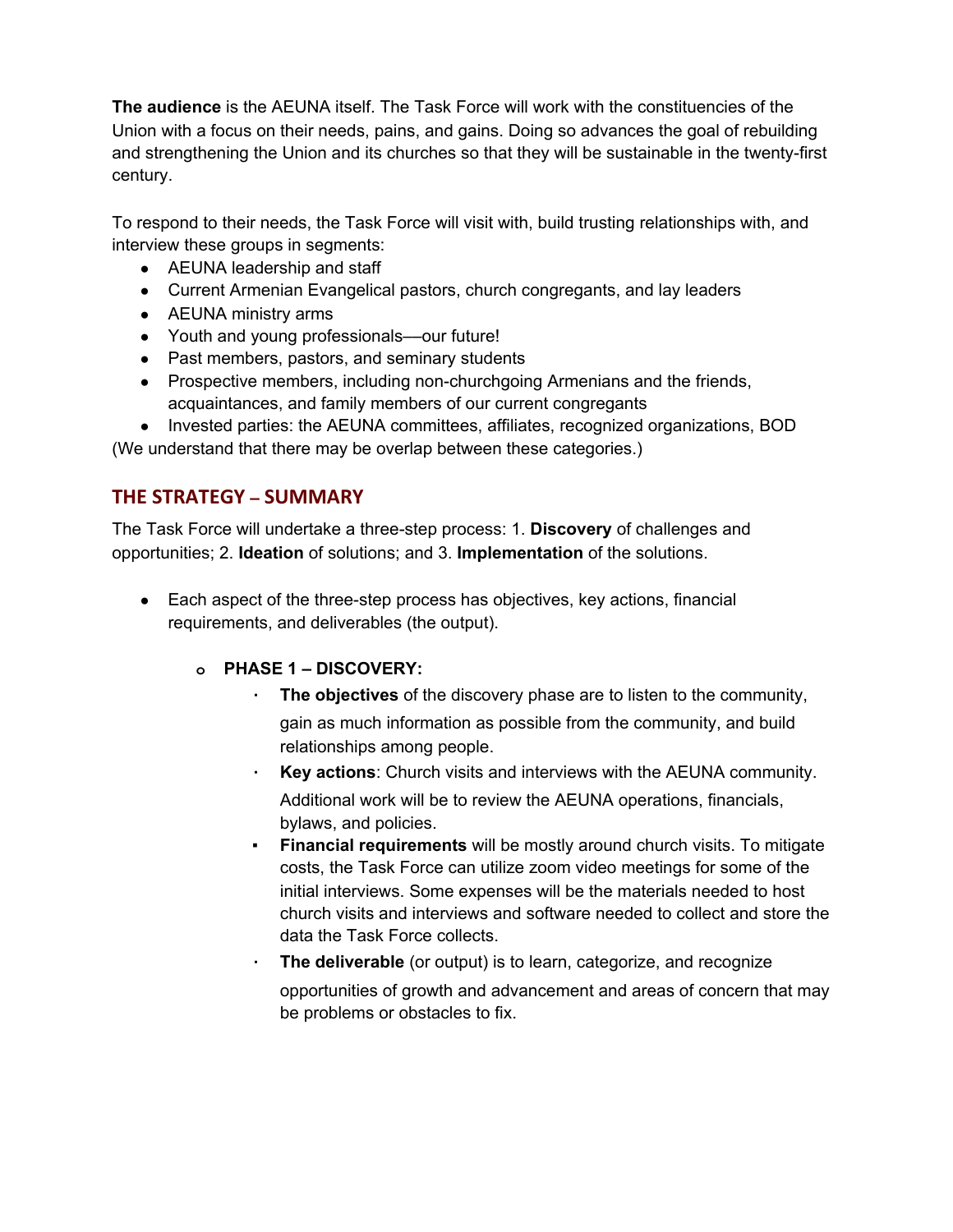#### **o PHASE 2 – IDEATION:**

- **The objective** of the ideation phase is to work collaboratively with the AEUNA community to investigate and explore solutions in response to those challenges and opportunities that were uncovered in Phase 1 in close partnership with the community.
- **Key actions**: Brainstorming and gamestorming meetings. In this phase, we will employ the valuable method of gamestorming, which is a way of stimulating ideas in an open, trusting, and joyful atmosphere.
- **Financial requirements** will focus on the organizing and hosting the brainstorming and gamestorming meetings. We will be setting up each meeting as one and a half days or two day events. The number of meetings and number of attendees to the meetings will be determined after phase 1.
- **The deliverable** is a set of feasible ideas co-generated with the Task Force and wider AEUNA body.

## **o PHASE 3 – IMPLEMENTATION:**

- The **objective** of the implementation phase is to bring the ideas co-generated in Phase 2 to fruition by testing, learning, adapting, and finetuning them.
- **Key actions:** Assembly and assignments of targeted work groups to transition the ideas found in Phase 2 into new working structures and strategies, mitigate risk, and phase out what has been identified as not part of the new structure and operations.
- **Financial requirements** will be to streamline costs and restructure the AEUNA business model and budget to support the new working structures and strategies.
- **This deliverable** is *the* goal of the entire endeavor, namely rebuilding a stronger, sustainable network of Armenian Evangelical ministry in Canada and the Americas.
- Throughout the work, the Task Force will be dedicated to having a disposition that is simultaneously grounded in reality and hopeful for the future.
- The Task Force will operate and communicate in an open, friendly, and compassionate manner reflective of Christ's calling (as shown in the book of 1 Peter).
- Status reports and findings will be shared for review with the AEUNA BOD as stakeholders and the wider AEUNA community at regularly scheduled events within the strategy schedule.

#### **The Schedule – SUMMARY**

**PHASE 1 – DISCOVER: six months (January to June 2021) PHASE 2 – IDEATION: six months (July to December 2021) PHASE 3 – IMPLEMENTATION: six or more months (January to June 2022)**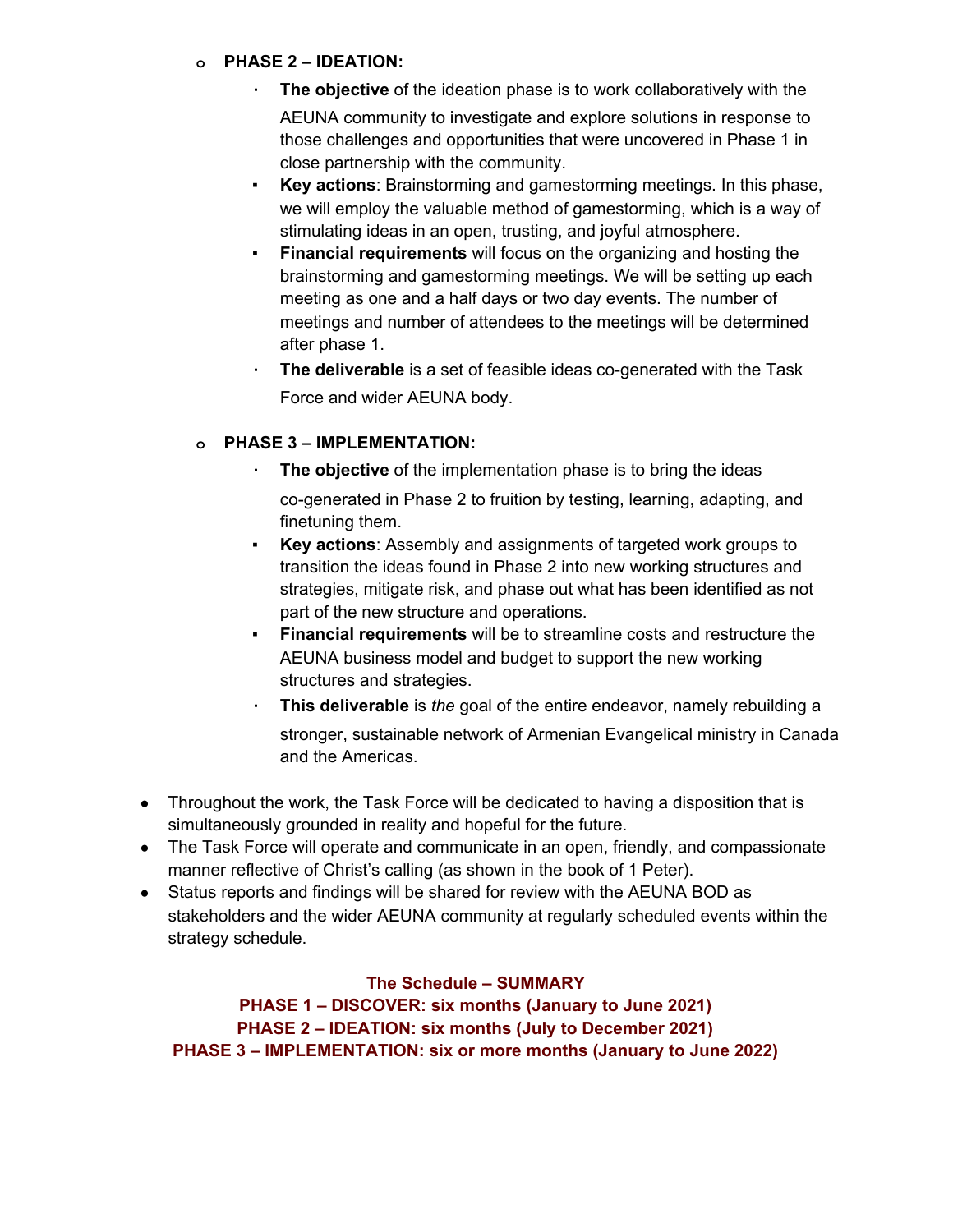## **THE BUDGET – HIGHLIGHTS**

We acknowledge that any effort with this ambition will require a substantial budget and that the AEUNA is currently in no position to make consequential financial contributions.

We perceive costs for the first two phases of the project to be primarily from travel and lodging for two or more Task Force members:

- **Phase 1** Church visits and interviews: Visiting thirty-three churches, key individuals, AEUNA committees and fellowships, and camps
- **Phase 2** Brainstorming/Gamestorming: Attending and hosting meetings. Number of meetings and number of attendees will depend on results from Phase 1.
- Additional costs would include but not be limited to materials, equipment, and payment for external consultants and experts.

By **Phase 3**, the Task Force will be streamlining costs and applying new financial models to support the new structure .

To support the costs generated in Phases 1 and 2, the Task Force will conduct a fundraising initiative, and on behalf of the AEUNA.

The Task Force has already applied for one grant from the Louisville Institute, which funds research and scholarship that strengthen the church.

#### **Budget Assumptions:**

Costs in phase one can be reduced by using zoom video calls in lieu of church visits and interviews, which will most likely be required due to COVID restrictions.

The AEUNA and churches will support AEUNA staff and pastors when needed to attend meetings and participate in project events. The Task Force expects congregational participants or their churches to cover their own travel and lodging expenses to attend the project meetings or events.

Cost would be mitigated by hospitality provided from churches and the AEUNA community at times of church visits, interviews, and meetings (if COVID requirements allow).

The Task Force will produce a more precise estimate of costs and budget forecast.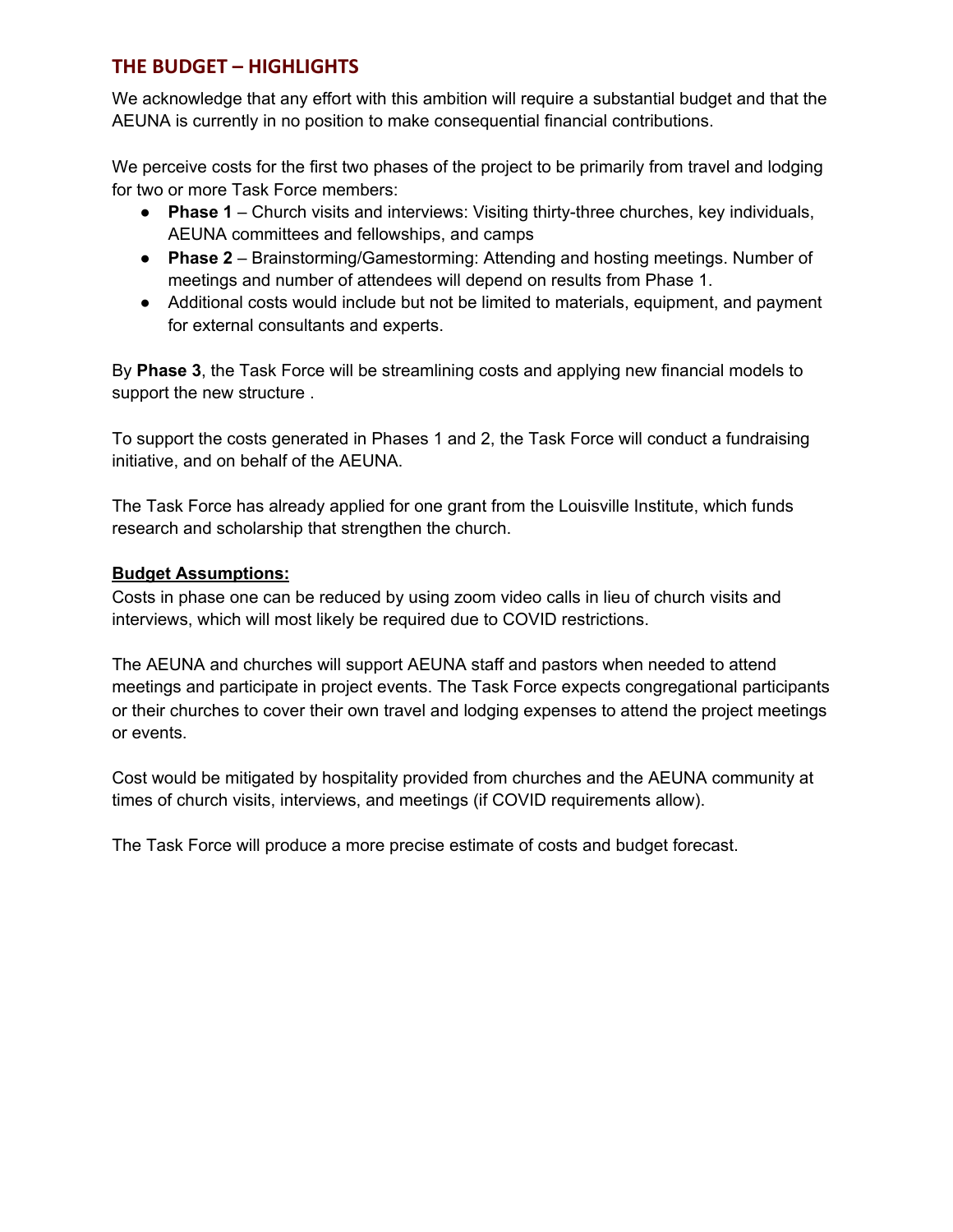## **POTENTIAL OBSTACLES**

Any initiative comes with a set of challenges. Below are potential obstacles that we anticipate arising in the process that the Task Force will plan to manage:

- **● Working with a large variety of church sizes**
	- $\circ$  How do we support all of them, regardless of size?
- **● Adapting to worship and culture trends**
	- $\circ$  How do we make ourselves a relevant church in the twenty-first century?
- **● Honoring language and communication**
	- $\circ$  How do we accept, embrace, and navigate the reality of the different languages spoken across our churches?
- **● Embracing the wide diversity in demographics**
	- $\circ$  How do we acknowledge, celebrate, and nurture the mixture of generations, cultures, and backgrounds within our communities?
- **● Considering our tradition, the status quo, and bylaws**
	- $\circ$  How do we encourage everyone to not think too critically or skeptically upfront?
	- $\circ$  How can we honor our traditions while allowing for necessary development and growth?
- **● Creating comfort in messy conversations**
	- o How can we create safe spaces to facilitate necessary dialogues that will sometimes become messy?
- **● Maintaining stamina and endurance**
	- $\circ$  Once the newness and excitement die down, how can we ensure stamina? How can we hold people accountable throughout the process?
- **● Facilitating conflict resolution and productive discernment**
	- $\circ$  Can we recruit and/or hire qualified personnel to facilitate conflict resolution and healing, when necessary?
- **● Gaining buy-in and commitment**
	- $\circ$  How can we elicit the necessary support to actualize long-term goals?
	- $\circ$  How can we continue to encourage a volunteer-oriented culture while creating space for more work that is compensated?